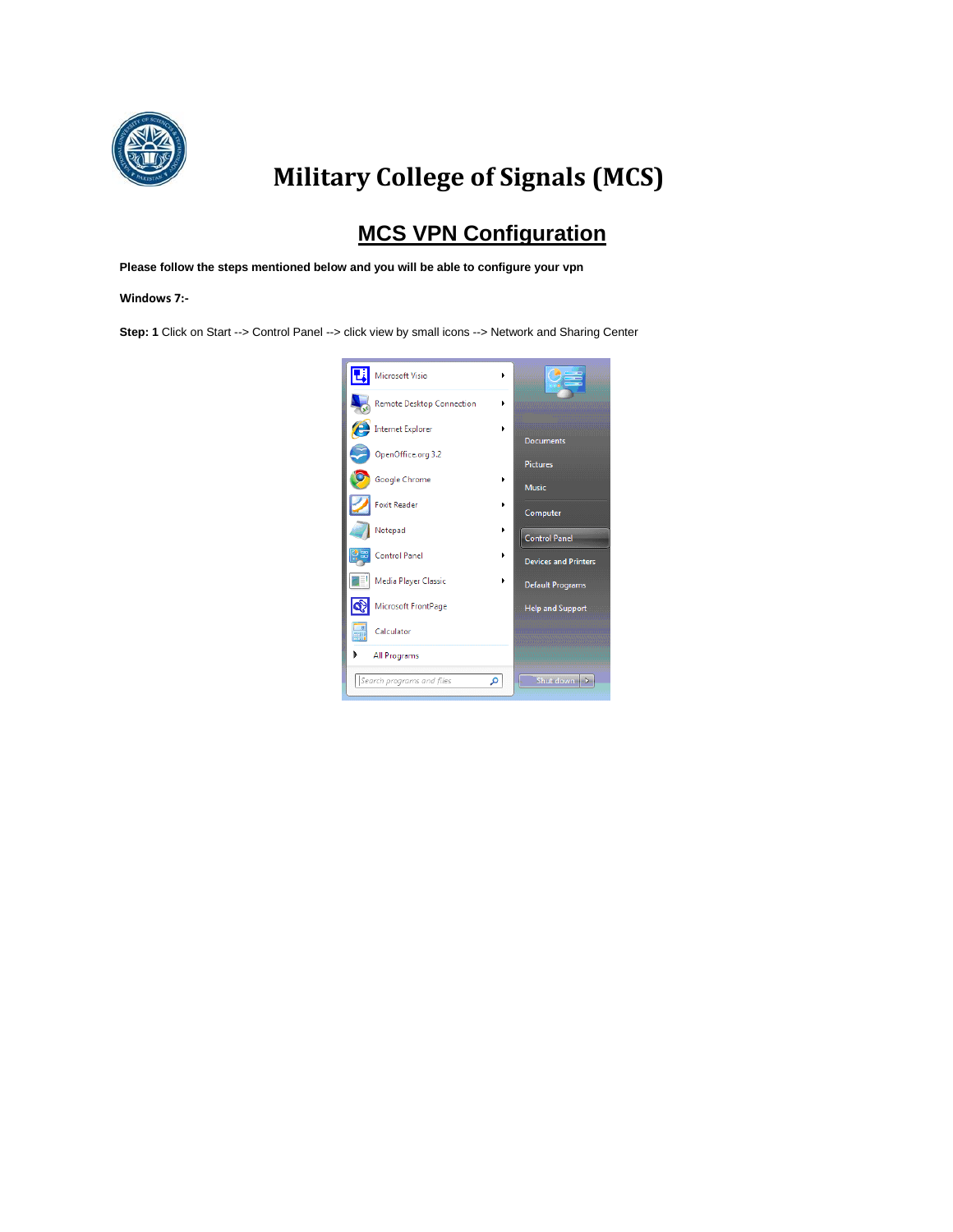

**Step: 2** Click on Setup a Connection or Network -> Choose a Connection Option -> Connect to a Work Place

| Set Up a Connection or Network                                                                                                                                                                                                                                                                                                                                                                                                                         |                |
|--------------------------------------------------------------------------------------------------------------------------------------------------------------------------------------------------------------------------------------------------------------------------------------------------------------------------------------------------------------------------------------------------------------------------------------------------------|----------------|
| Choose a connection option                                                                                                                                                                                                                                                                                                                                                                                                                             |                |
| Connect to the Internet<br>Set up a wireless, broadband, or dial-up connection to the Internet.<br>Set up a new network<br>Configure a new router or access point.<br>Manually connect to a wireless network<br>Connect to a hidden network or create a new wireless profile.<br>Connect to a workplace<br>Set up a dial-up or VPN connection to your workplace.<br>Set up a dial-up connection<br>Connect to the Internet using a dial-up connection. | Ξ              |
|                                                                                                                                                                                                                                                                                                                                                                                                                                                        | Cancel<br>Next |

**Step: 3** Click on User my Internet Connection (VPN)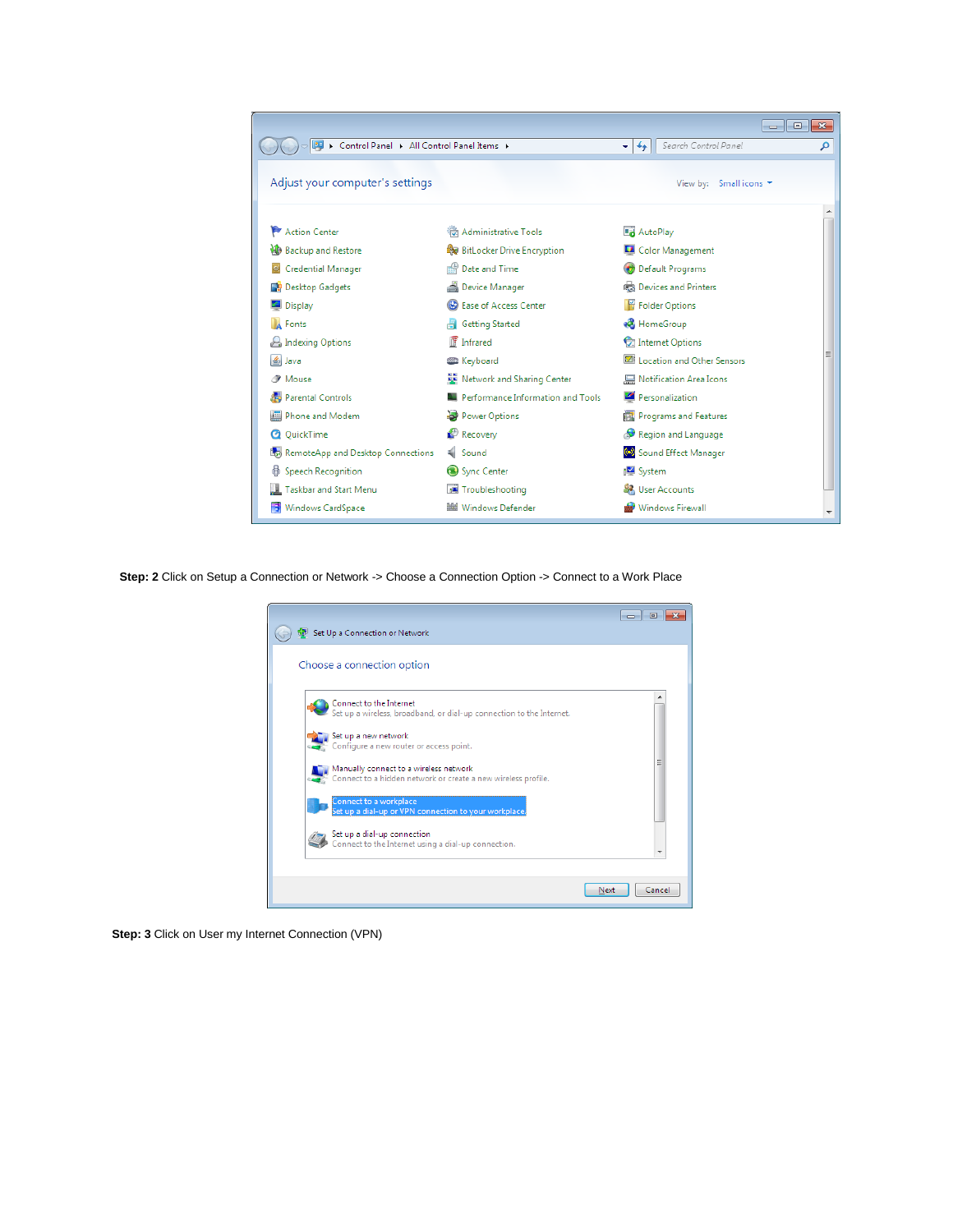

**Step: 4** Then Click on I'll setup an Internet connection later

| Connect to a Workplace                                          |       |
|-----------------------------------------------------------------|-------|
|                                                                 |       |
| Do you want to set up an Internet connection before continuing? |       |
| An Internet connection is necessary for using a VPN connection. |       |
| Set up an Internet connection                                   |       |
| T'll set up an Internet connection later                        |       |
|                                                                 |       |
|                                                                 |       |
|                                                                 |       |
|                                                                 |       |
|                                                                 |       |
|                                                                 |       |
|                                                                 | Cance |

**Step: 5** Type **111.68.106.43** in internet address and Destination Name MCS VPN Connection and click Next button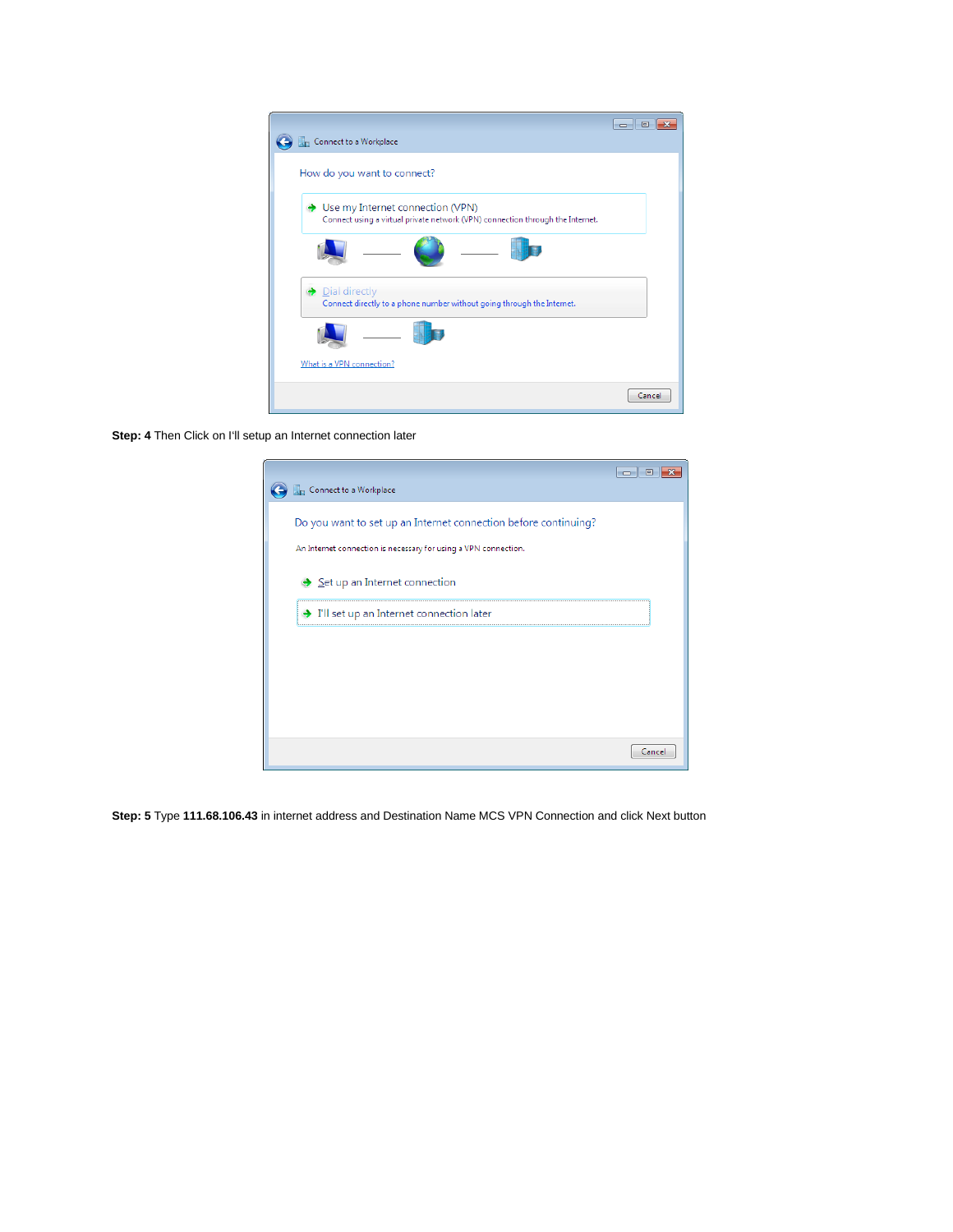|                                         |                                                                                                                             | 回<br>$\Box$ |
|-----------------------------------------|-----------------------------------------------------------------------------------------------------------------------------|-------------|
| Connect to a Workplace                  |                                                                                                                             |             |
| Type the Internet address to connect to |                                                                                                                             |             |
|                                         | Your network administrator can give you this address.                                                                       |             |
| Internet address:                       | 111.68.106.43                                                                                                               |             |
| Destination name:                       | <b>MCS VPN Connection</b>                                                                                                   |             |
|                                         |                                                                                                                             |             |
| Use a smart card                        |                                                                                                                             |             |
|                                         | Allow other people to use this connection<br>This option allows anyone with access to this computer to use this connection. |             |
|                                         | √ Don't connect now; just set it up so I can connect later                                                                  |             |
|                                         |                                                                                                                             |             |
|                                         |                                                                                                                             |             |
|                                         | Next                                                                                                                        | Cancel      |

**Step: 6** Please Enter given user name, password, domain and click Create button

|                                  |                                           | 同<br>$\Box$      |
|----------------------------------|-------------------------------------------|------------------|
| Connect to a Workplace           |                                           |                  |
| Type your user name and password |                                           |                  |
| User name:                       | user1                                     |                  |
| Password:                        |                                           |                  |
|                                  | Show characters<br>Remember this password |                  |
| Domain (optional):               | COTE                                      |                  |
|                                  |                                           |                  |
|                                  |                                           |                  |
|                                  |                                           |                  |
|                                  |                                           |                  |
|                                  |                                           | Cancel<br>Create |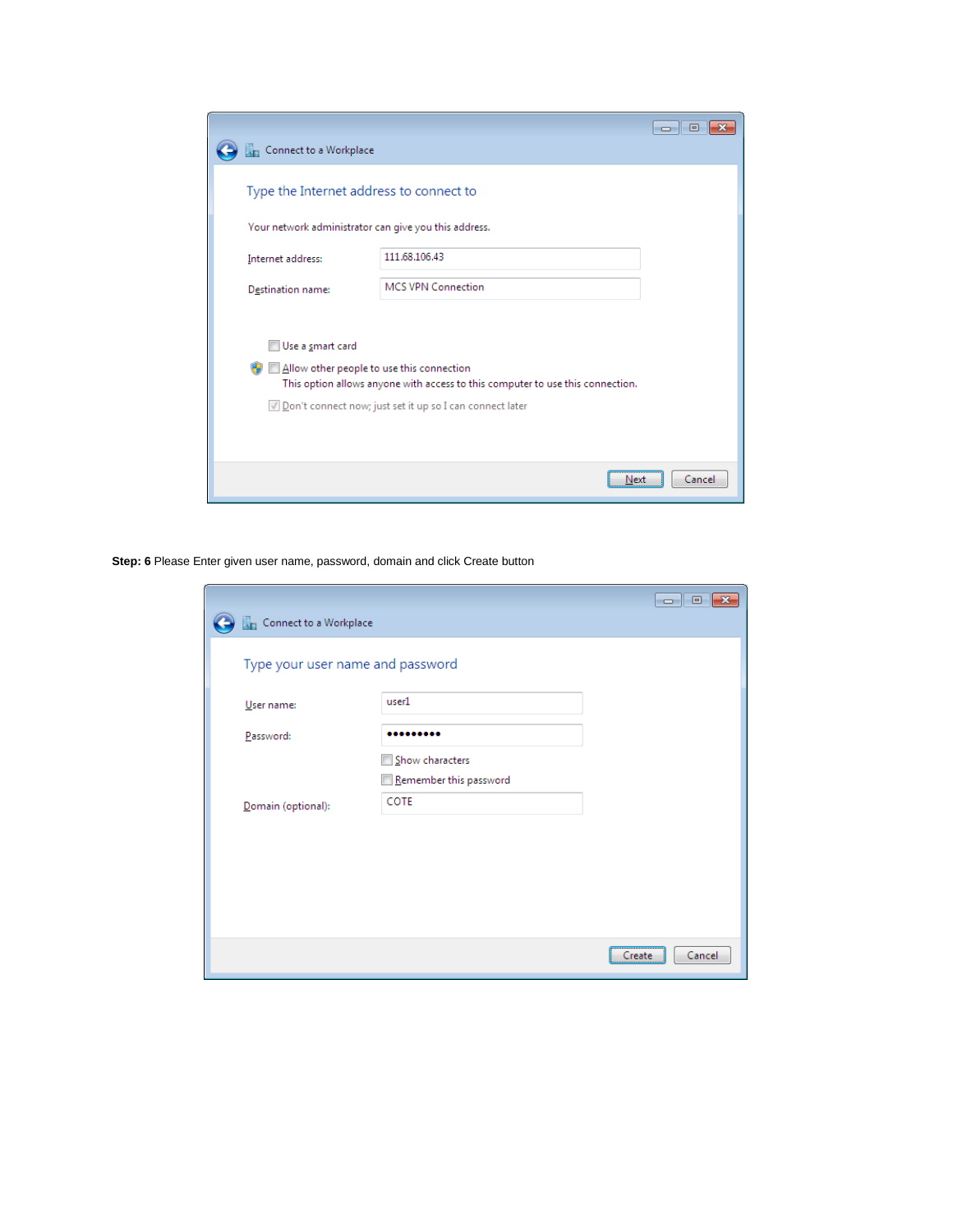

Step: 7 Congratulation; you have created the account with default values. Click close button, it will return back to Network and Sharing Center, there click on Connect to a Network-> then Click on MCS VPN Connection.

**Step: 8** Now follow the steps below to complete the remaining settings. You should have a screen like below. Click the properties

|            | Connect MCS VPN Connection                                 |
|------------|------------------------------------------------------------|
|            |                                                            |
| User name: | user1                                                      |
| Password:  |                                                            |
| Domain:    | COTE                                                       |
|            | V Save this user name and password for the following users |
| O Me only  |                                                            |
|            | <b>O</b> Anyone who uses this computer                     |
| Connect    | Cancel<br>Help<br>Properties                               |

Step: 9 Click on Security Tab -> Data Encryption  $\rightarrow$  Select Maximum Strength encryption option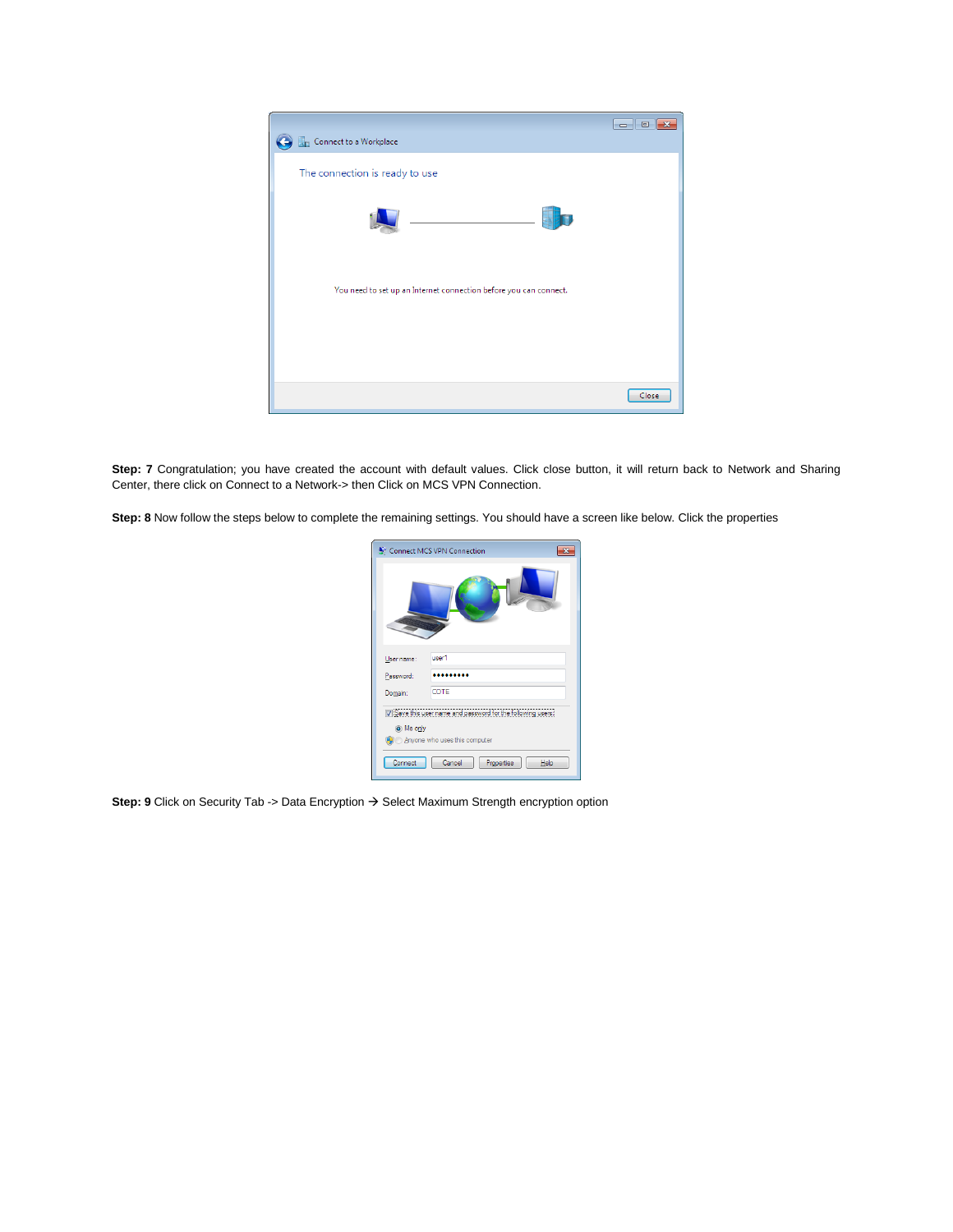| <b>MCS VPN Connection Properties</b>                                                                                                                                                                                                                                                        |
|---------------------------------------------------------------------------------------------------------------------------------------------------------------------------------------------------------------------------------------------------------------------------------------------|
| Security Networking<br>General   Options<br>Sharing                                                                                                                                                                                                                                         |
| Type of VPN:                                                                                                                                                                                                                                                                                |
| Automatic                                                                                                                                                                                                                                                                                   |
| Advanced settings<br>Data encryption:                                                                                                                                                                                                                                                       |
| Maximum strength encryption (disconnect if server declines)                                                                                                                                                                                                                                 |
| No encryption allowed (server will disconnect if it requires encryption)<br>Optional encryption (connect even if no encryption)<br>Require encryption (disconnect if server declines)<br>Maximum strength encryption (disconnect if server declines)<br>Properties<br>Allow these protocols |
| EAP-MSCHAPv2 will be used for IKEv2 VPN type. Select<br>any of these protocols for other VPN types.                                                                                                                                                                                         |
| Unencrypted password (PAP)                                                                                                                                                                                                                                                                  |
| V Challenge Handshake Authentication Protocol (CHAP)                                                                                                                                                                                                                                        |
| Microsoft CHAP Version 2 (MS-CHAP v2)                                                                                                                                                                                                                                                       |
| Automatically use my Windows logon name and<br>password (and domain, if anv)                                                                                                                                                                                                                |
| OK<br>Cancel                                                                                                                                                                                                                                                                                |

**Step: 10** Click on Networking Tab → Select Internet Protocol Version 4 (TCP/IPV4) → Click on Properties

| <b>MCS VPN Connection Properties</b>                                                                                                                            |
|-----------------------------------------------------------------------------------------------------------------------------------------------------------------|
| Networking<br>General Options Security<br>Sharing                                                                                                               |
| This connection uses the following items:                                                                                                                       |
| TCP/IPv6) 4. Internet Protocol Version 6 (TCP/IPv6)<br>A Linternet Protocol Version 4 (TCP/IPv4)                                                                |
| <b>☑ ■</b> File and Printer Sharing for Microsoft Networks<br><b>□ · ·</b> Client for Microsoft Networks                                                        |
|                                                                                                                                                                 |
| <b>O</b> Install<br><b>Co</b> Uninstall<br>Properties                                                                                                           |
| Description                                                                                                                                                     |
| Transmission Control Protocol/Internet Protocol The default<br>wide area network protocol that provides communication<br>across diverse interconnected networks |
|                                                                                                                                                                 |
|                                                                                                                                                                 |
|                                                                                                                                                                 |
| OK<br>Cancel                                                                                                                                                    |

**Step: 11** Choose options Obtain IP address and DNS Server addresses automatically

| Internet Protocol Version 4 (TCP/IPv4) Properties                                                                                                                                     | V                          |
|---------------------------------------------------------------------------------------------------------------------------------------------------------------------------------------|----------------------------|
| General                                                                                                                                                                               |                            |
| You can get IP settings assigned automatically if your network<br>supports this capability. Otherwise, you need to ask your network<br>administrator for the appropriate IP settings. |                            |
| · Obtain an IP address automatically                                                                                                                                                  |                            |
| Use the following IP address:                                                                                                                                                         |                            |
| IP address:                                                                                                                                                                           | the company of the company |
| O Obtain DNS server address automatically                                                                                                                                             |                            |
| Use the following DNS server addresses:                                                                                                                                               |                            |
| Preferred DNS server:                                                                                                                                                                 |                            |
| Alternate DNS server:                                                                                                                                                                 |                            |
|                                                                                                                                                                                       | Advanced                   |
|                                                                                                                                                                                       |                            |
|                                                                                                                                                                                       | OK<br>Cancel               |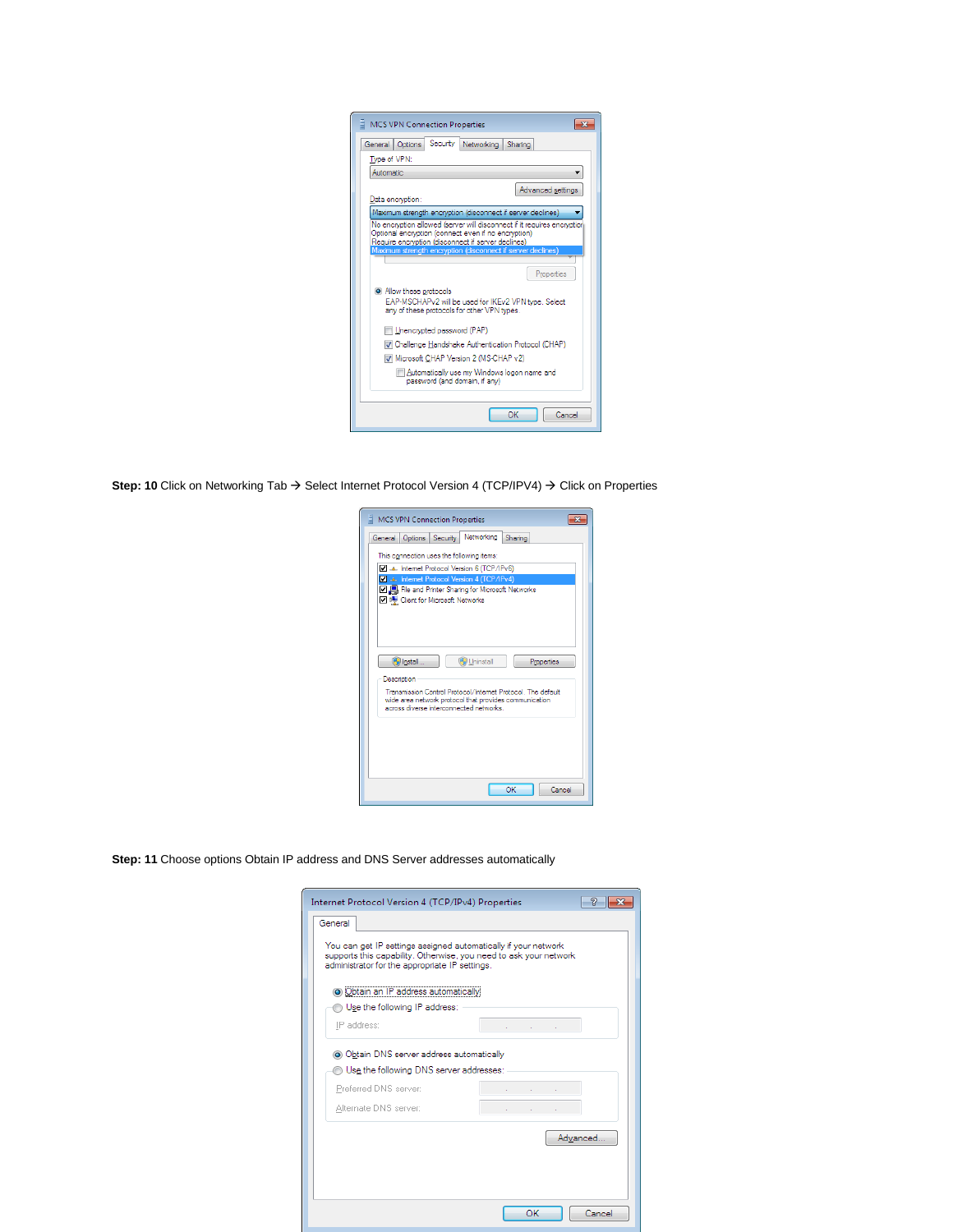Step: 12 Finally click on OK button, again OK button, now click on Connect button, you will successfully connected to MCS intranet.

## **Windows XP:-**

**Step: 1** Click on Start -> Settings -> Network Connections -> New Connection Wizard



**Step 2:** You should have a screen similar to below: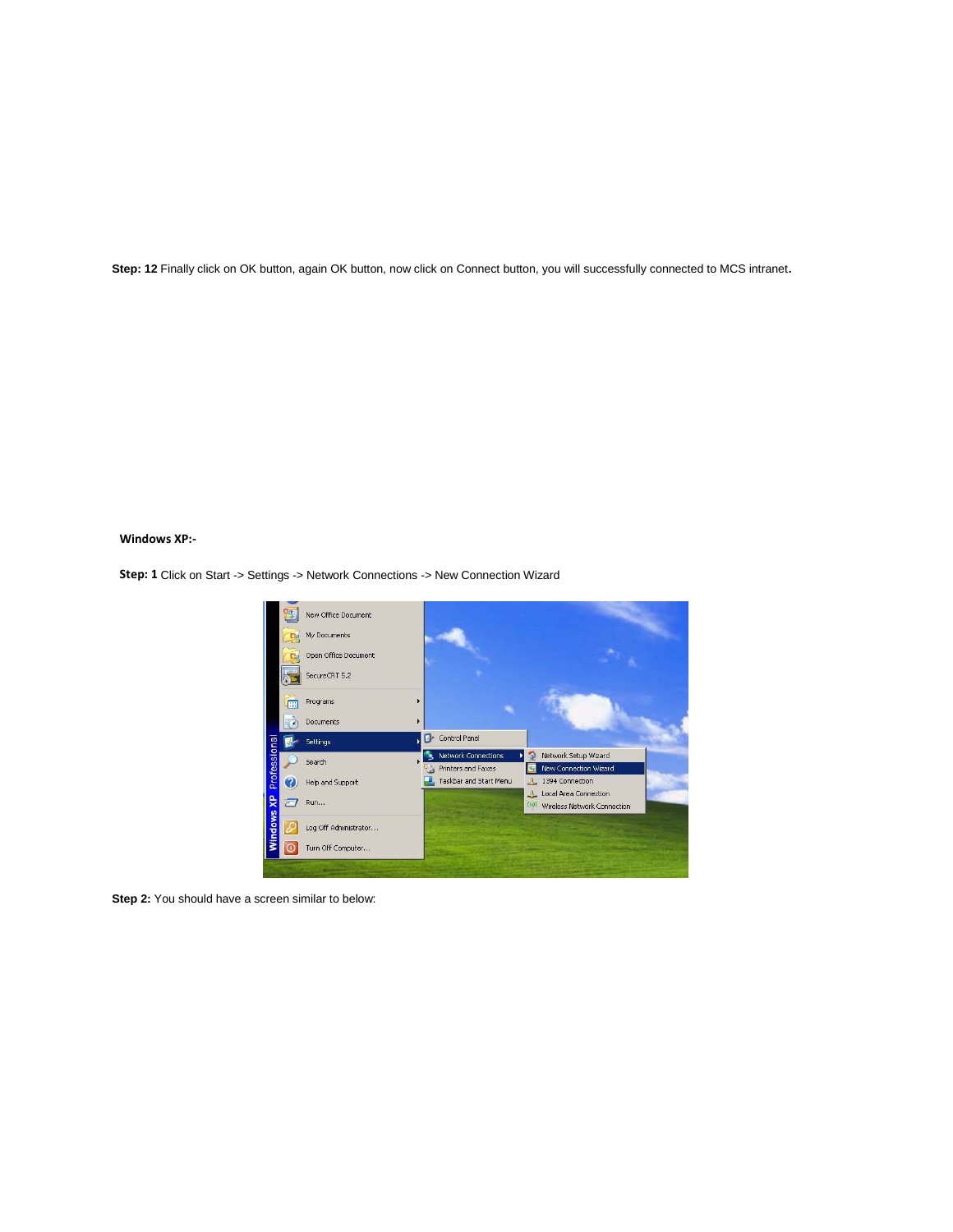

**Step3:** Press the Next button and select the second option 'Connect to the network at my place'

| What do you want to do?                                                                                                                                   |
|-----------------------------------------------------------------------------------------------------------------------------------------------------------|
| C Connect to the Internet                                                                                                                                 |
| Connect to the Internet so you can browse the Web and read email.                                                                                         |
| Connect to the network at my workplace                                                                                                                    |
| Connect to a busines: network [using dial-up or VPN] so you can work from home,<br>a field office, or another location.                                   |
| C Set up a home or small office network.                                                                                                                  |
| Connect to an existing home or small office network or set up a new one.                                                                                  |
| <b>C</b> Set up an advanced connection                                                                                                                    |
| Connect directly to another computer using your serial, parallel, or infrared port, or<br>set up this computer so that other computers can connect to it. |
|                                                                                                                                                           |
| Cancel<br>Next ><br>< Back                                                                                                                                |

**Step 4:** Select the second option 'Virtual Private Connection'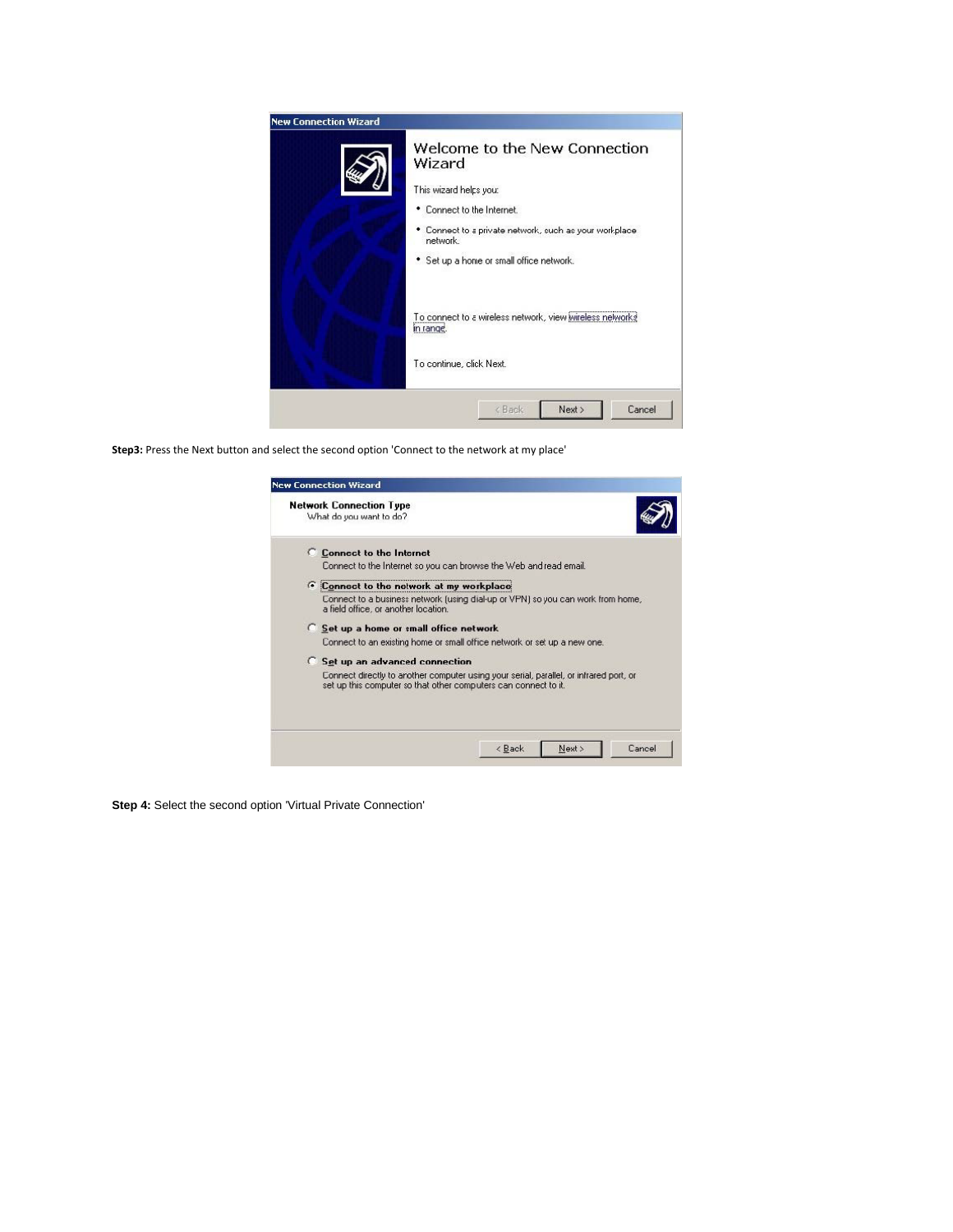| <b>New Connection Wizard</b>                                                                                   |
|----------------------------------------------------------------------------------------------------------------|
| <b>Network Connection</b><br>How do you want to connect to the network at your workplace?                      |
| Create the following connection:                                                                               |
| C Dial-up connection                                                                                           |
| Connect using a modem and a regular phone line or an Integrated Services Digital<br>Network (ISDN) phone line. |
| <b>C</b> Virtual Private Network connection                                                                    |
| Cornect to the network using a virtual private network (VPN) connection over the<br>Internet.                  |
| < Back<br>Next ><br>Cancel                                                                                     |

**Step5:** Give this connection a name e.g. 'MCS VPN'

| <b>New Connection Wizard</b>                                                                           |
|--------------------------------------------------------------------------------------------------------|
| <b>Connection Name</b><br>Specify a name for this connection to your workplace.                        |
| Type a name for this connection in the following box.<br>Company Name                                  |
| MCS VPN                                                                                                |
| For example, you could type the name of your workplace or the name of a server you<br>will connect to. |
| Next ><br>Cancel<br>$\leq$ $\underline{B}$ ack                                                         |

**Step 6**: VPN Server is '111.68.106.43'

**Step 7:** Select the check box that will create a shortcut on your Desktop. Press the finish button then.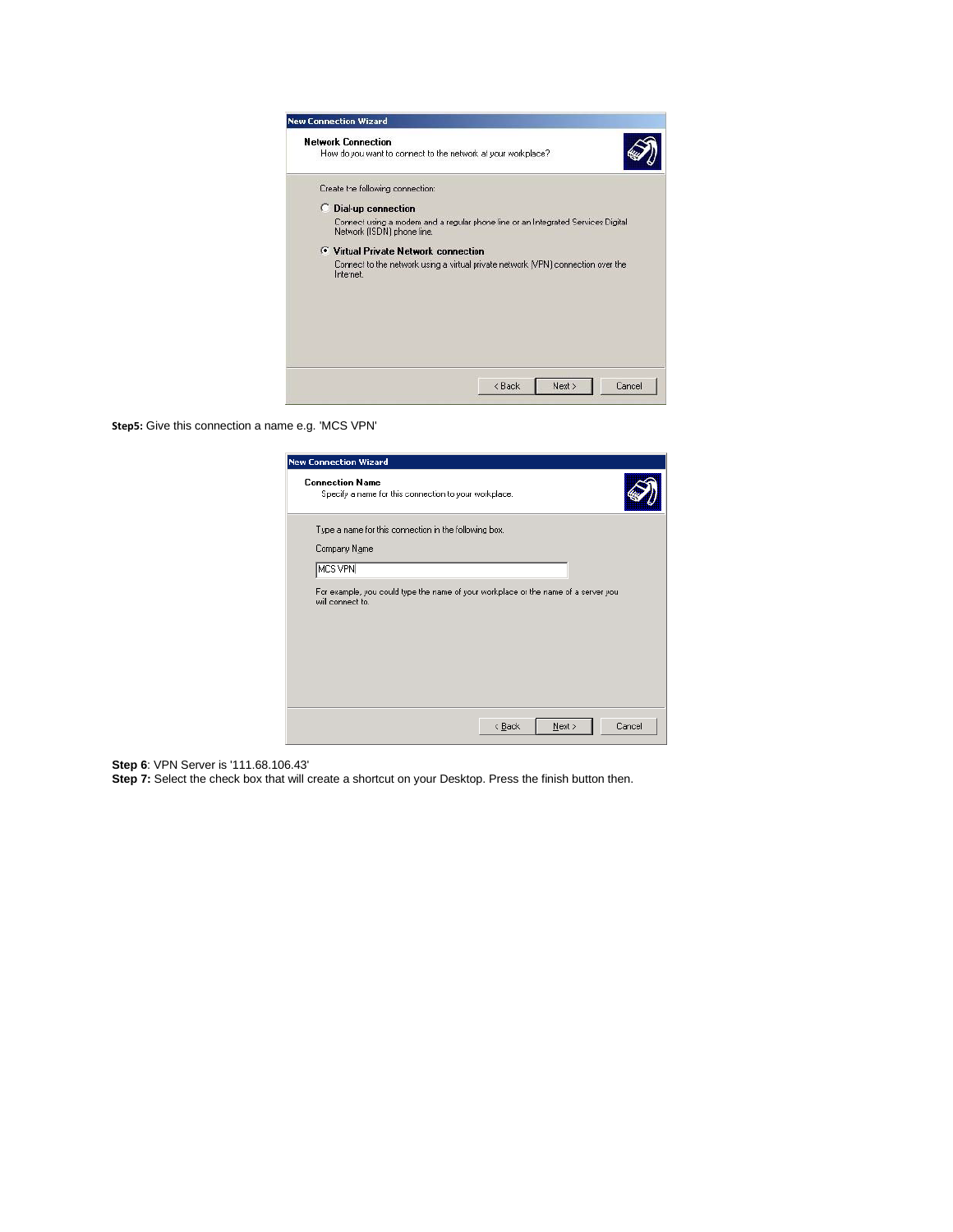| <b>New Connection Wizard</b>                                                                         |
|------------------------------------------------------------------------------------------------------|
| <b>VPN Server Selection</b><br>What is the name or address of the VPN server?                        |
| Type the host name or Internet Protocol (IP) address of the computer to which you are<br>connecting. |
| Host name or IP address (for example, microsoft.com or 157.54.0.1 ):                                 |
| 111.68.106.43                                                                                        |
|                                                                                                      |
|                                                                                                      |
|                                                                                                      |
|                                                                                                      |
|                                                                                                      |
|                                                                                                      |
|                                                                                                      |
|                                                                                                      |
|                                                                                                      |
|                                                                                                      |
| < <u>Back</u><br>Cancel<br>$N$ ext >                                                                 |
|                                                                                                      |
| <b>New Connection Wizard</b>                                                                         |
| Completing the New Connection<br>Wizard                                                              |
|                                                                                                      |
| You have successfully completed the steps needed to<br>create the following connection:              |
| <b>MCS VPN</b>                                                                                       |
|                                                                                                      |
|                                                                                                      |
|                                                                                                      |
|                                                                                                      |
|                                                                                                      |
| The connection will be saved in the Network.                                                         |
| Connections folder.                                                                                  |
| Add a shortcut to this connection to my desktop                                                      |
|                                                                                                      |
|                                                                                                      |
| To create the connection and close this wizard, click Finish.                                        |
|                                                                                                      |
|                                                                                                      |

Step 8: Congratulation; you have created the account with default values. Now follow the steps below to complete the remaining settings. You should have a screen like below. Click the properties and then select the Security Tab.

**Step 9:** Click the settings button and you should have a screen like below. Select the options just like below and press OK button. **Step 10:** Select Networking Tab and click the TCP/IP. Click the properties button.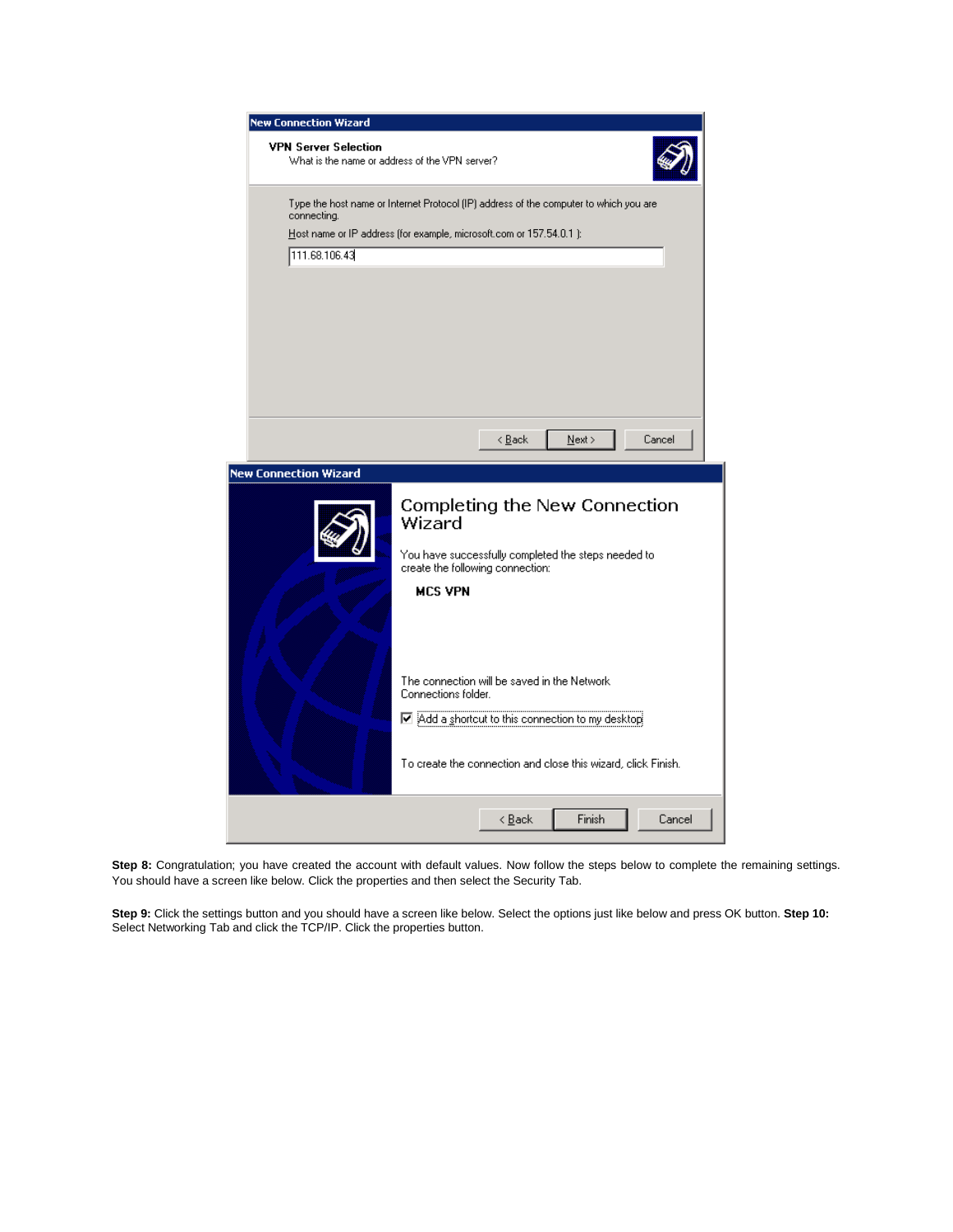|    | Maximum strength encryption (disconnect if server declines).                                             |  |
|----|----------------------------------------------------------------------------------------------------------|--|
|    | Logon security                                                                                           |  |
|    | C Use Extensible Authentication Protocol (EAP)                                                           |  |
|    |                                                                                                          |  |
|    | Properties                                                                                               |  |
| G. | Allow these protocols                                                                                    |  |
|    | Unencrypted password (PAP)                                                                               |  |
|    | Shiva Password Authentication Protocol (SPAP)                                                            |  |
|    | Challenge Handshake Authentication Protocol (CHAP)                                                       |  |
|    | Microsoft CHAP (MS-CHAP)                                                                                 |  |
|    | Allow older MS-CHAP version for Windows 95 servers                                                       |  |
|    | Microsoft CHAP Version 2 (MS-CHAP v2)                                                                    |  |
|    | For MS-CHAP based protocols, automatically use my<br>Windows logon name and password (and domain if any) |  |

**Step: 11** Choose options Obtain IP address and DNS Server addresses automatically